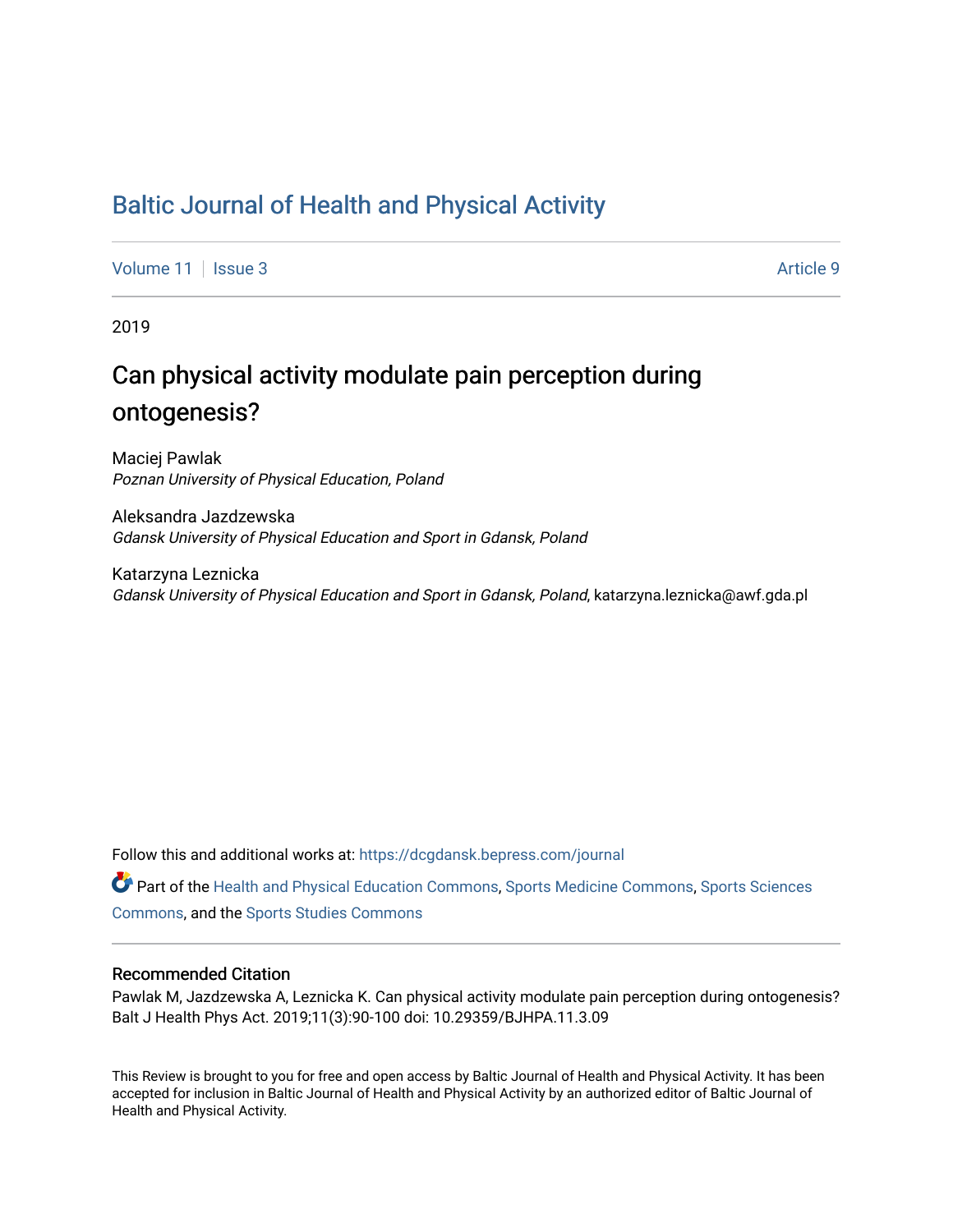# **Can physical activity modulate pain perception during ontogenesis?**

#### **Maciej Pawlak1 AEF, Aleksandra Jażdżewska2 AEF, Katarzyna Leźnicka2 AEF Authors' Contribution:**

- **A** Study Design
- **B** Data Collection
- **C** Statistical Analysis
- **D** Data Interpretation
- 
- 
- **G** Funds Collection

### <sup>1</sup> Poznan University of Physical Education, Poznan, Poland

**E** Manuscript Preparation 22 Gdansk University of Physical Education and Sport, Gdansk, Poland<br>F Literature Search

#### **abstract**

The aim of the paper is to emphasise the significance of physical activity as an element directly or indirectly modulating the perception of pain during ontogenesis.

Pain is a distinctive sensory sensation and also a subjective criterion of health or disease. In contrast to other modalities (taste, smell, touch), it triggers solely negative emotions and sensations. Pain is a highly individualised sensory phenomenon, involving the physical, cognitive and emotional spheres of human life. Different reactions to pain during ontogeny most often result from the loss of communication skills, a systematic decrease in the functions of all systems and organs, in particular the nervous system, and limited physical activity. Motivation for physical activity translates into motivation to improve the quality of life. From the ontogenetic perspective pain perception cannot be limited to nociception, because the perception of pain is subjective and depends on the community in which we live, our religion, individual life philosophy, as well as intellectual interests.

**Key words:** physical activity, ontogenesis, pain, nociception.

#### **article details**

|                             | Article statistics: Word count: 2,904; Tables: 0; Figures: 2; References: 68                                                                                                                                                                                                                                                                                                                                                                                                                                                                                                                                                                                                                                                                                                                                                                                  |
|-----------------------------|---------------------------------------------------------------------------------------------------------------------------------------------------------------------------------------------------------------------------------------------------------------------------------------------------------------------------------------------------------------------------------------------------------------------------------------------------------------------------------------------------------------------------------------------------------------------------------------------------------------------------------------------------------------------------------------------------------------------------------------------------------------------------------------------------------------------------------------------------------------|
|                             | Received: July 2019; Accepted: September 2019; Published: September 2019                                                                                                                                                                                                                                                                                                                                                                                                                                                                                                                                                                                                                                                                                                                                                                                      |
|                             | <b>Full-text PDF:</b> http://www.balticsportscience.com                                                                                                                                                                                                                                                                                                                                                                                                                                                                                                                                                                                                                                                                                                                                                                                                       |
| Copyright                   | © Gdansk University of Physical Education and Sport, Poland                                                                                                                                                                                                                                                                                                                                                                                                                                                                                                                                                                                                                                                                                                                                                                                                   |
| Indexation:                 | Celdes, Clarivate Analytics Emerging Sources Citation Index (ESCI), CNKI Scholar (China National Knowledge<br>Infrastructure), CNPIEC, De Gruyter - IBR (International Bibliography of Reviews of Scholarly Literature in<br>the Humanities and Social Sciences), De Gruyter - IBZ (International Bibliography of Periodical Literature<br>in the Humanities and Social Sciences), DOAJ, EBSCO - Central & Eastern European Academic Source, EBSCO<br>- SPORTDiscus, EBSCO Discovery Service, Google Scholar, Index Copernicus, J-Gate, Naviga (Softweco, Primo<br>Central (ExLibris), ProQuest - Family Health, ProQuest - Health & Medical Complete, ProQuest - Illustrata: Health<br>Sciences, ProQuest - Nursing & Allied Health Source, Summon (Serials Solutions/ProQuest, TDOne (TDNet), Ulrich's<br>Periodicals Directory/ulrichsweb, WorldCat (OCLC) |
| <b>Funding:</b>             | This research received no specific grant from any funding agency in the public, commercial, or not-for-profit sectors.                                                                                                                                                                                                                                                                                                                                                                                                                                                                                                                                                                                                                                                                                                                                        |
|                             | <b>Conflict of interests:</b> Authors have declared that no competing interest exists.                                                                                                                                                                                                                                                                                                                                                                                                                                                                                                                                                                                                                                                                                                                                                                        |
| Corresponding author:       | Corresponding author: Dr Katarzyna Leźnicka, Gdansk University of Physical Education and Sport, ul. Kazimierza<br>Górskiego 1, 80-336 Gdansk, Poland, tel. +48 58 55 47 285; fax.: 58 552 29 11; e- mail: katarzyna.leznicka@awf.gda.pl                                                                                                                                                                                                                                                                                                                                                                                                                                                                                                                                                                                                                       |
| <b>Open Access License:</b> | This is an open access article distributed under the terms of the Creative Commons Attribution-Non-commercial 4.0<br>International (http://creativecommons.org/licenses/by-nc/4.0/), which permits use, distribution, and reproduction in any<br>medium, provided the original work is properly cited, the use is non-commercial and is otherwise in compliance with the<br>license.                                                                                                                                                                                                                                                                                                                                                                                                                                                                          |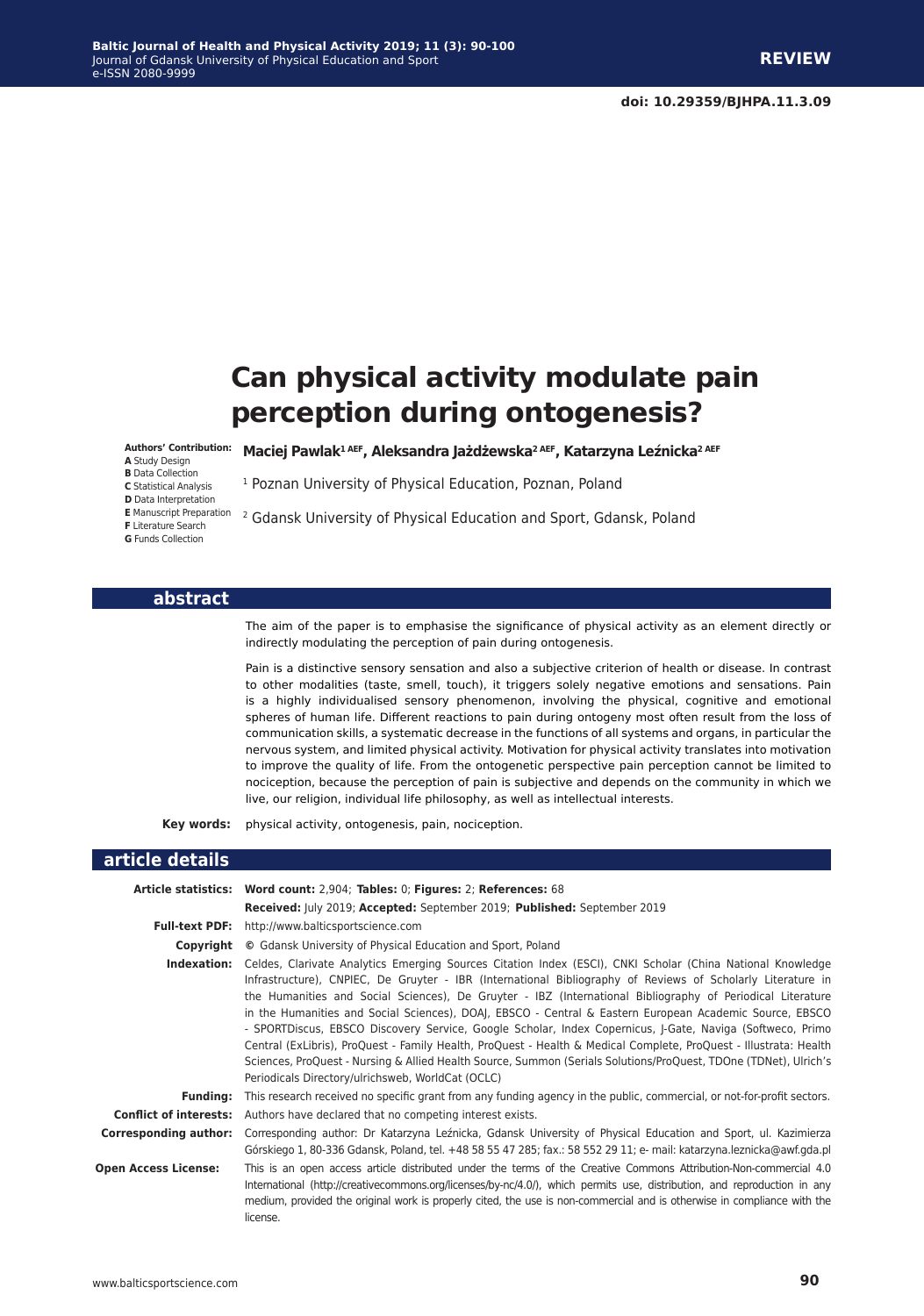## **introduction**

Pain is a distinctive sensory sensation defined as "an unpleasant sensory and emotional experience associated with actual or potential tissue damage, or described in terms of such damage" [1]. The primary function of pain is to protect and inform about a possible danger. Pain is also a subjective criterion of health or disease. In contrast to other modalities (taste, smell, touch) it triggers solely negative emotions and sensations [2].

Pain perception results from the activation of the nociceptive system, which receives stimuli (in the process of transduction) through the endings of slowlyconducting nerve fibres (nociceptors) and transmits the stimuli turned into action potentials from the periphery to the posterior horns of the spinal cord and further to the brain (Fig. 1). The mechanism also involves modulation (activation, inhibition, summation of the stimuli), which takes place already in the first synapse in the spinal cord, and perception, which adds a subjective aspect to the oncoming information, allowing for the pain to be perceived and experienced [3]. It is this aspect that differentiates nociception from pain as it takes into consideration the circumstances in which pain arises and accounts for a wide range of factors to be included in the process of pain perception: not only psychological and social but also religious and spiritual ones.

Certainly important, but not always measurable so far, is the role of genetic factors in the reception and central processing of nociceptive stimuli. These factors undoubtedly affect, directly or indirectly, the differences in the perception of pain and in the observed in everyday life or clinical management inter-subject variability.

An issue that is less frequently discussed in the literature with regard to pain perception and modulation is the role of physical activity analysed from the ontogenetic perspective. It has been acknowledged that the prevalence of chronic pain increases with age [4], while acute pain occurs significantly less frequently in elderly adults [5]. This is probably a direct or indirect consequence of structural and functional ageing processes in the nervous system, which are manifested for instance in decreased nerve fibre density in individuals aged over 60 years [6] and decreased nociceptive information input through A delta fibres in relation to C-fibres [7]. Other studies [8] have indicated that sensory innervation decreases with age, with a greater loss of unmyelinated fibres. Also worth mentioning when discussing age-related changes are molecular processes determining the coding of nociceptive stimuli and their further processing, especially with regard to channel and receptor expression in the cell membrane and the quantitative and qualitative changes in neurotransmitter release. It is currently known that due to its cognitive, emotional and social aspects, physical activity may modulate these processes, and its influence may extend beyond creating neural connections, building neural networks and synthesis and metabolism of neurotransmitters [9]. Physical activity may, in fact, compensate for changes in neurotransmitter synthesis and metabolism, such as decreased levels of beta-endorphins and GABA in the lateral thalamus, lower concentration of catecholamines [10] or the density of opioid and serotonin receptors in the limbic system [11].

The aim of the paper is to emphasise the significance of physical activity as an element directly or indirectly modulating the perception of pain during ontogenesis.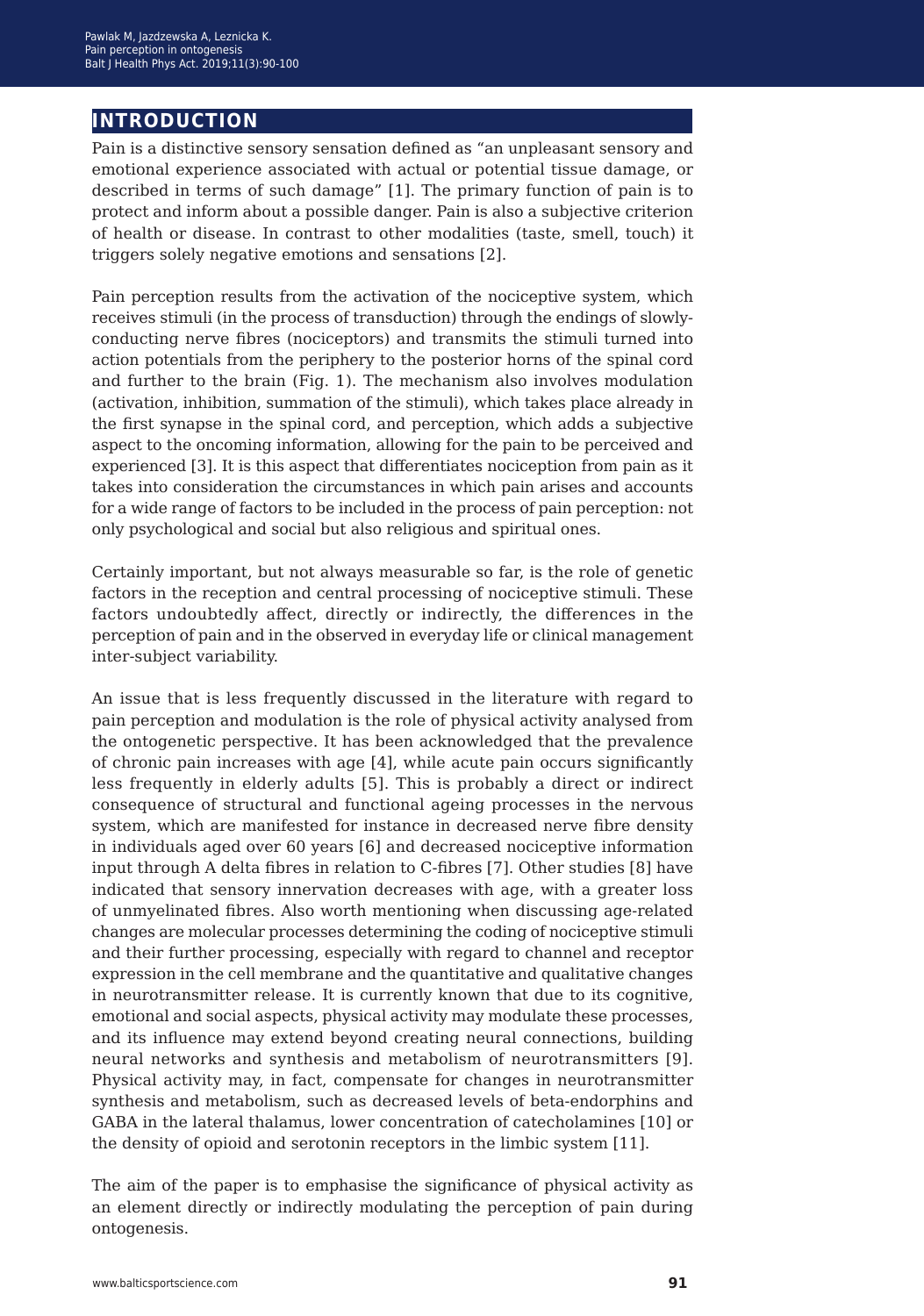## **ontogeny of pain**

PubMed search with the keywords "ontogenesis" and "pain" yields 39 publications, 17 of which appeared before 2000. The first paper in this field was published in 1954. A much higher number of references to pain in the subsequent stages of ontogenesis, amounting to thousands of records, appears after typing: "pain-foetus", "pain-neonates/infants", "pain-child", "pain-middleaged", "pain-adult" or "pain-old". Some of these publications were used in preparing Figures 1 and 2, which combines the most important phenomena connected with nociception, pain and physical activity on a time axis.



Fig. 2. Diagram showing the reception, conduction and central processing of nociceptive stimuli. (A) Nociceptors, unlike other sensors placed in the body (e.g. marked as a, b - respectively Vater-Pacini or Ruffini corpuscles) take the form of so-called free endings of slowly-conductin afferent fibers responding to strong stimuli harmful to the tissue. (B) There are a number of receptors and ion channels for various inflammatory factors localised at the sensory ending. Nociceptors, like other sensors, generate sensory potentials after the reception of a stimulus (c) and then build action potentials (d) enabling the transmission of impulses to the central nervous system. (C) Nociceptive information encoded in the form of the frequency of action potentials is transmitted by the afferent fibers to the dorsal horns of the spinal cord, where after switching to the second neuron (synapse) reaches the contralateral site (black line) to the brainstem, thalamus and cerebral cortex. The remaining non-nociceptive sensory input information, e.g. from a and b, is carried out on the ipislateral side (blue line).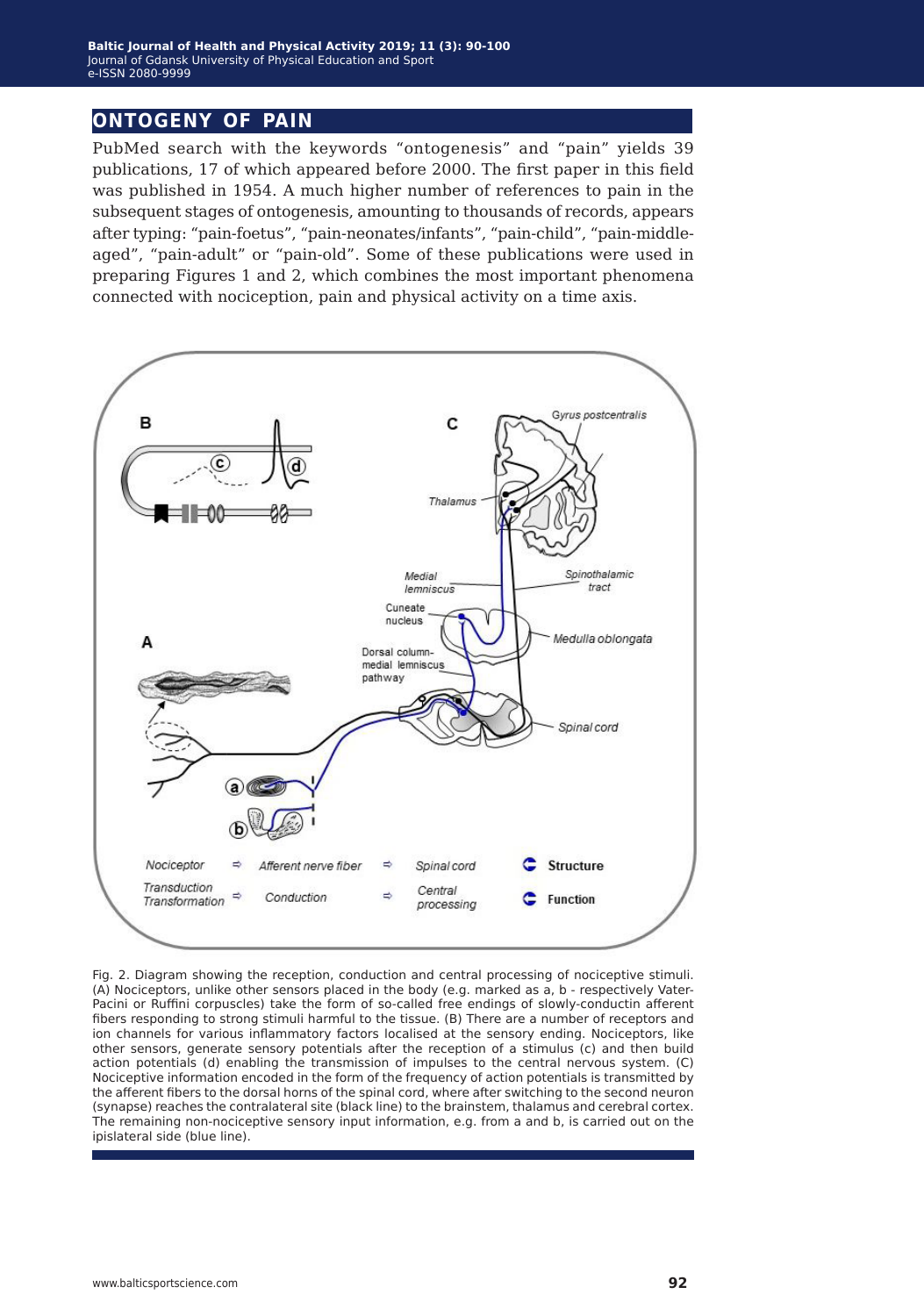

Fig. 2. The most important phenomena connected with nociception, pain and physical activity on a time axis

In the context of neuroanatomical criteria, it can be stated that pain can be felt already by a 26-week-old foetus [12]. Previously, Fitzgerald et al. [13] showed that preterm infants born before the 30th week had very low thresholds for mechanical stimuli (less than 1 g). The thresholds were equivalent to those in normal term babies only around 37.5 weeks of postconceptional age, although these were still below adult levels. The same study also indicated that preterm infants probably differentiate between painful and non-painful stimuli. Nevertheless, there is a difference between nociception and feeling pain, and suffering. The latter requires not only a fully developed somatosensory cortex and descending and ascending pathways to the spinal control system but also synaptic connections and the age-related subjective aspect to be considered [14].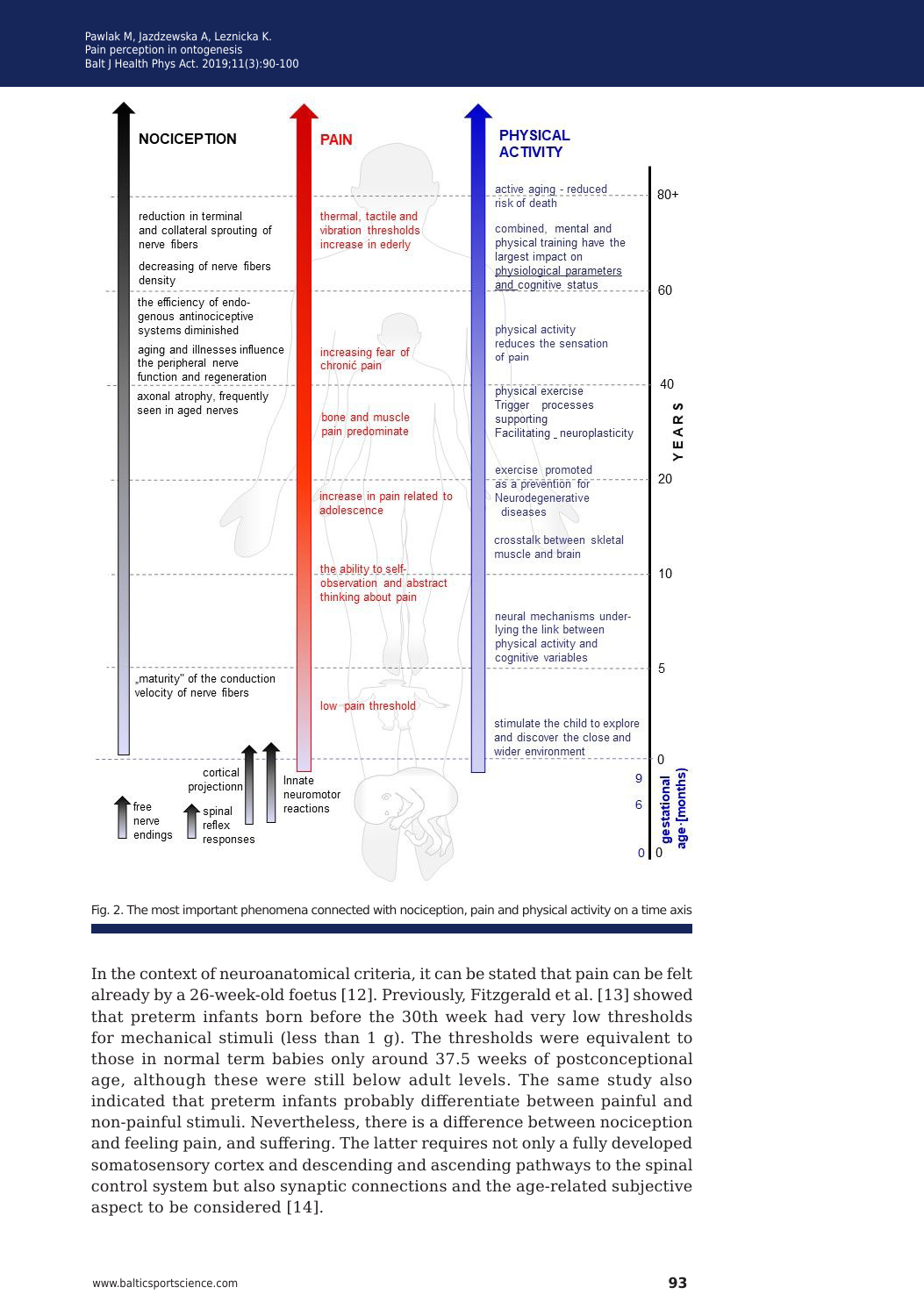The central and peripheral nervous systems of a new-born are not fully developed. Due to the yet undeveloped nervous system and an imperfect pain control system, infants of less than 12 months have a limited ability to inhibit the effects of nociceptive stimulation, which results in lower pain thresholds [15]. It can be assumed that pain experienced in this period is not without relevance for pain perception later in life [16].

Childhood, understood as the time span between 1 and 12 years of age, is characterised by numerous small pain incidents which result from high motor activity in this period of life, mostly related to a child's need to satisfy curiosity. The incidents are also an aspect of uncontrolled competition in sports and, less frequently, the effect of necessary medical procedures, such as vaccinations, bone marrow cell harvesting or injections [17]. Chronic pain in this age group occurs mostly in children suffering from chronic arthritis, muscular dystrophy, scoliosis or the effects of accidents. It is assumed that the process of full nervous system development continues until the age of five, which is confirmed, for example, by the fact that at this age nerve fibre conduction reaches its "mature" velocity [18]. Untreated pain has an adverse effect on the function of the immune and nervous systems and on health attitudes and behaviours. It also significantly affects sensitivity to pain [19].

A number of studies have indicated that the country of origin and the environment play an important role in shaping pain behaviours in adults. Children's behaviours, in turn, reflect the behaviours of their parents [20, 21]. It has been observed that some parental behaviours and attitudes, such as pacifying, criticism and empathy, may exacerbate the child's suffering, while cheerfulness, humour or encouraging the child to use problem-solving strategies help to alleviate it [22].

The period of life between 12 and 25 years of age, called adolescence and young adulthood, involves an increased risk of headaches, abdominal, bone and muscular pains [23]. Such symptoms occur more frequently in girls and interpreted as menstrual pains, are often ignored. In turn, adolescent boys who experience acute pain prefer calm behaviour associated with the image of a "tough guy", a real man [24]. A well-known cause of pain at this stage of life is too intense or improperly conducted training, which puts excessive stress on the osteoarticular and muscular systems [25]. The influence of pain resulting from injuries and sports competition in adolescence on the experience of pain in later life remains to be investigated [26, 27].

A significant increase in the prevalence of pain has been observed in adults between 25 and 50 years of age. On average, over 30% of adults report a headache at least once a month, more than 50% complain of muscle and joint pains occurring at least once a year, and more than 80% of women report severe menstrual pain during the year [28]. It is also known that despite the fact that adults experience severe pain of known or alleged aetiology, they do not seek professional help and try to cope with this problem on their own [29]. Due to limited data, it is also difficult to assess the effectiveness of alternative methods of pain management used by adults, in particular physiotherapy or occupational therapy.

Old age is defined as > 65 years of age. However, considering the ontogenetic aspect of pain, this can be extended to 75 years of age [30]. The reason for this is that this age group is characterised by high prevalence of several, often chronic diseases, such as osteoarthritis (about 80% of people over 75), hypertension (60–70%) and ischemic heart disease (about 30% of elderly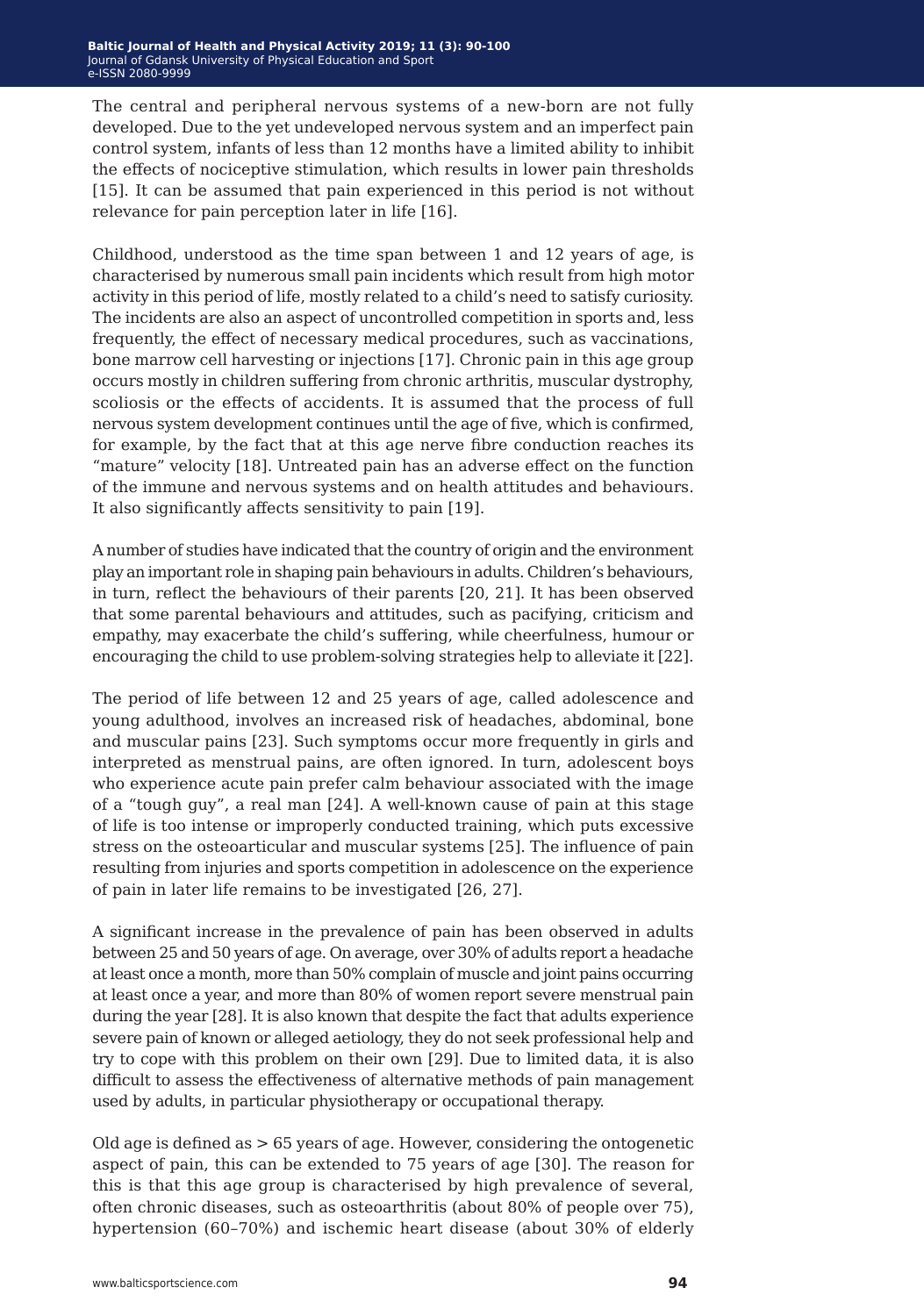people) [31]. The incidence of acute pain decreases noticeably with age, whereas the number of people reporting chronic pain increases. The increase in pain in this age group is caused by multiple factors, such as reduced mobility, limited social life or a lack of it, discouragement and/or depression [32]. The belief that elderly people feel less pain and that it is an intrinsic part of ageing and disease may make these individuals more likely to avoid complaining about pain [33]. However, in his study, Harkins [34] did not observe age-related changes in the pain threshold and pain tolerance among the elderly.

Pain assessment and evaluation are subjective and, in adults and elderly people in particular, modulated by physiological factors, directly or indirectly related to tissue damage, and psychogenic factors, treated as non-receptor-mediated pain. The two aspects are inseparable. Pain perception may also be intensified by overprotective behaviour of a partner or close relatives [35]. This and other studies suggest that caution should be taken in interpreting study results, and that it is necessary to carefully select research groups in every stage of ontogenesis.

On the other hand, objective techniques of investigating pain show that the process of ageing involves a number of physiological changes in the body affecting all organs and systems, including the nervous system. Significant differences have been found in threshold values for noxious stimuli depending on the duration of stimulation [36], which could suggest age-related modulation of the transduction process. Other authors have shown that thresholds for tactile, vibration and thermal stimuli increase with age; the same applies to the distance values in two-point discrimination tests [8]. It has also been indicated that the thermal pain threshold increases with age [7], but no such differences have been found for electrical stimuli [37, 38]. It is possible that these processes are affected by a number of factors, such as demyelination of nerve fibres associated with a decreased expression of myelin proteins, axonal atrophy caused by reduced axonal transport in nerve fibres, and their weaker regeneration, leading to a reduction in the number of distal branches. Another issue is the reduced endogenous pain inhibition in the elderly. A more intense response to pain in elderly subjects has also been confirmed electrophysiologically in experiments on laboratory animals [39].

## **pain and physical activity**

Recent years have seen first publications indicating that physical activity is beneficial, especially for the elderly. Physical activity has been found to stimulate the formation of capillary blood vessels in the brain, an ability previously attributed to skeletal and cardiac muscles [40]. Moreover, several experiments on animals have shown that physical effort leads to the synthesis and metabolism of neurotransmitters: serotonin, dopamine and noradrenaline [9]. Training also increases the intensity of gene expression, especially in terms of different protein synthesis and hormone secretion, which is also subject to variation during ontogenesis. Furthermore, studies on animal models have shown that physical exercise not only aids the creation of new nerve cells but also stimulates growth factors favourable for creating cell connections and building neural networks [41]. During physical activity skeletal muscles, being like an endocrine organ, secrete myokines, whose expression affects the metabolism and tissue interaction and has an anti-inflammatory effect [42]. Physical effort changes the biochemistry of numerous organs, especially muscles, as well as the nervous system. It also modifies the metabolome at the cellular and tissue levels and affects the epigenome and finally the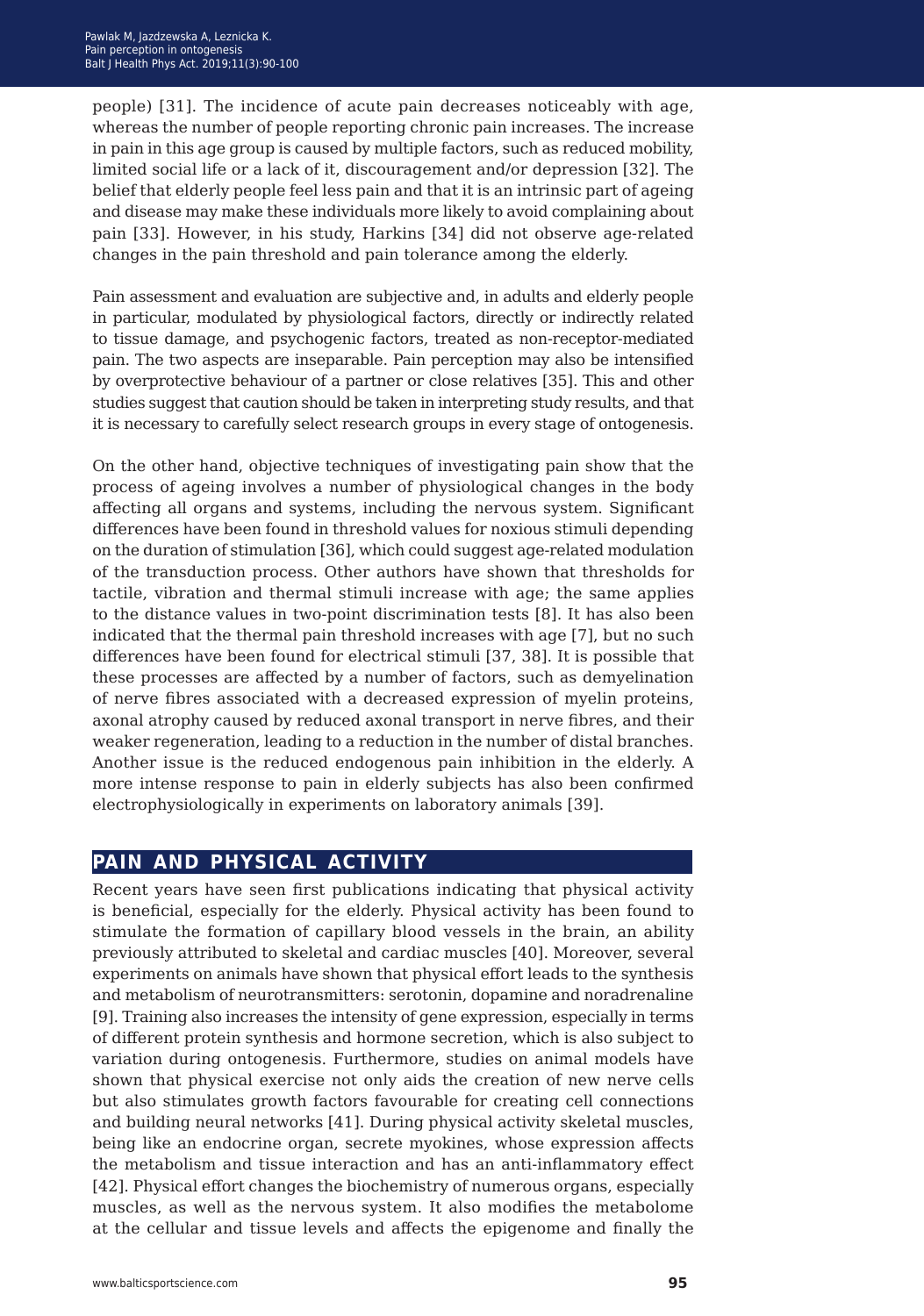proteome, which is the entire set of proteins in an organism [43]. Recently described processes at the cellular level and a crosstalk between the elements of individual signalling cascades show that the direct or indirect consequences of physical exercise go far beyond the area of muscles and the force which they generate [42]. The impact of physical effort on the body is also visible with regard to the cognitive aspect and the sense of well-being, including better quality of sleep [44].

Therefore, it can be assumed that the dynamics of ageing mostly affect inactive individuals. It has been recognised that lack of physical activity doubles the risk of developing disabilities or dysfunctions [45], while regular physical activity is an integral component of maintaining good health and functional independence of the elderly. Physical fitness and weakened vital functions are treated as potentially useful markers for assessing health risks in elderly people as they can supplement traditional diagnostic methods [46].

Therefore, the multidimensional aetiology of pain can explain the positive effect of regular physical activity reflected in less disturbing pain and/or pain tolerance [47, 48]. Physically active individuals find it easier to accept increased effort and are able to increase exercise intensity, which translates into subjective effect of pain reduction [49]. Another, often underestimated aspect of physical activity is that is activates the transmission of sensory information associated with the movement and inflow of internal (interaction with the ground through cutaneous receptors, vibrations, muscle tension and joint motion – proprioception, balance, etc.) and external (sight, hearing) signals. Yet another important aspect of physical activity modulating pain perception is the sense of belonging to a group, social contacts and change of the environment. After all, pain is a subjective feeling based on knowledge, something of a software program that we acquire and develop throughout our lives. According to the WHO [50], social support, seen as social ties that determine people's life satisfaction and subjective well-being, is an important marker of active ageing. Loneliness is far less damaging than being socially isolated. Belonging to a group provides individuals with great emotional support and is the main factor motivating them to exercise [51].

Studying physical activity among adults over 65 has been one of the main priorities of global public health in terms of developing effective active ageing programmes [52]. Daily physical activity is particularly important for active ageing as it reduces all-cause mortality and prevents the development of chronic diseases. Moreover, it lowers the risk of accidents among the elderly and helps to maintain age-appropriate physical and cognitive condition [53– 55]. However, research has shown that as many as 23% of adults around the world are not active enough and the rates of inactivity increase with age. Around 70% of people over 75 years of age do not engage in moderate-intensity activity of at least two and a half hours a week. In their study on elderly people, Patti et al. [56] have shown that taking systematic exercise for 13 weeks improved cardiovascular capacity, increased joint mobility, strengthened core stability, significantly improved proprioceptive sensitivity and balance skills, and reduced pain perception. Similarly, studies by Haughton et al. [51] and Eyler et al. [57] have pointed to reduced intensity of pain in people who take exercise regularly during recreation or amateur and competitive sports.

Highly active and fit people are significantly less likely to report musculoskeletal pain. Numerous authors point out that pain in the upper and lower limbs does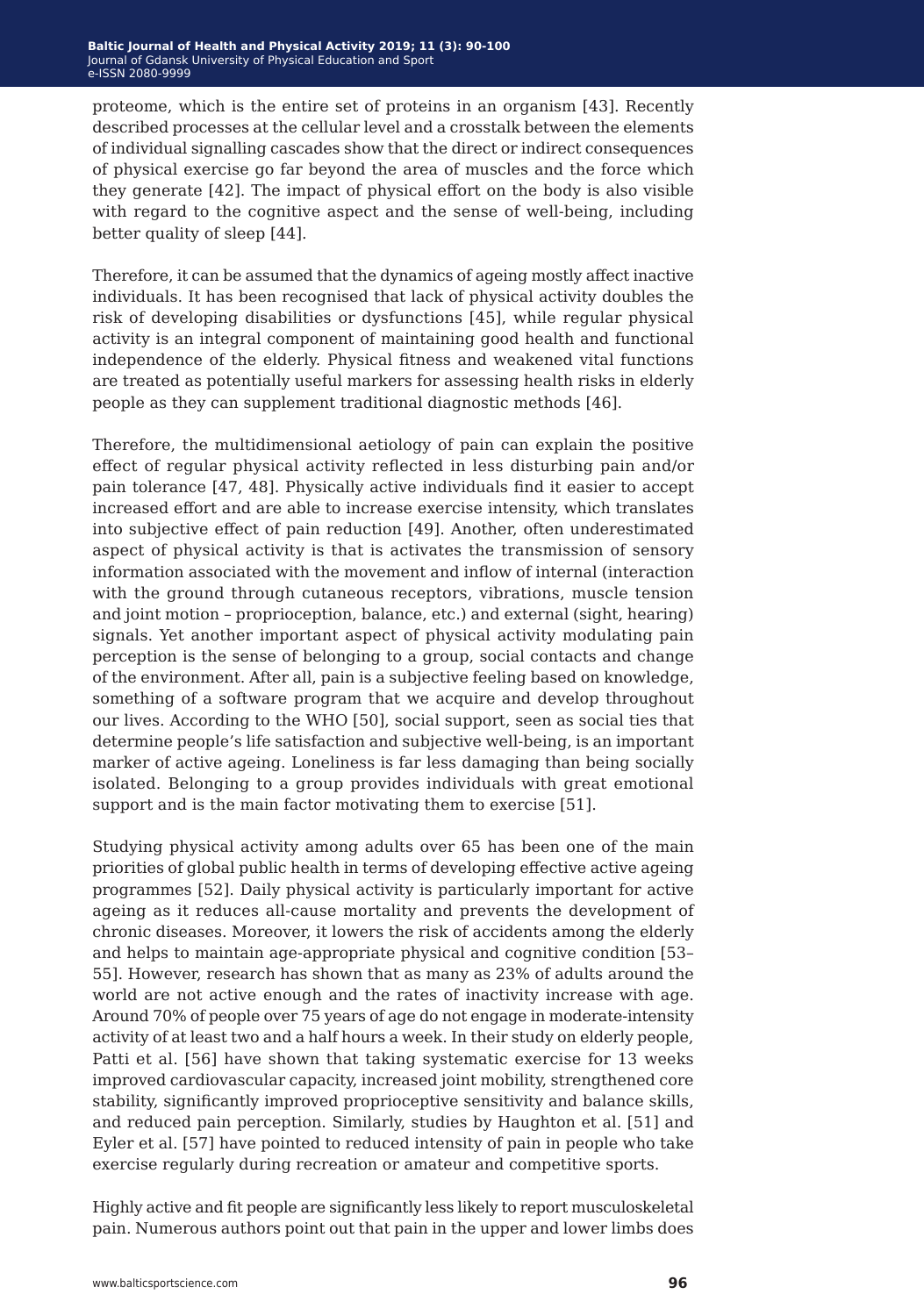not depend solely on physical loads [58, 59]. According to Feldman et al. [60], a significantly higher risk of pain in the upper limbs occurs in white-collar workers in comparison with blue-collar workers. In the case of lower joint pain, the main risk factor is overweight [61, 62].

The available studies on the elderly encourage the use of programmes which include strengthening as well as flexibility and endurance-improving exercises in order to increase physical activity, which translates into pain reduction [63– 65]. In the last 10 years, much attention has been paid to digital technology and its influence on improving and treating pain among older adults [66]. It has been found that older adults show readiness to use digital technologies (such as the Internet or iPhone) to reduce or eliminate pain [67].

### **conclusions**

Similarly to younger adults, elderly people can adapt to changing internal and external conditions due to the plasticity of the nervous system. Current research findings do not exclude the possibility of the formation of new neurons in brain structures and new interneuronal synapses. Physical activity supports these processes.

Pain is a highly individualised sensory phenomenon, involving the physical, cognitive and emotional spheres of human life. There is no clear evidence that the intensity of pain changes with age, and its control mechanisms are also unclear. It can be speculated that with age there is a consensus between the declining number of afferent nerves and slightly less efficient endogenous inhibition of this nociceptive input.

Different reactions to pain during ontogeny most often result from the loss of communication skills, the systematic weakening of the functions of all systems and organs, in particular the nervous system, and limited physical activity. The impact of physical activity goes beyond activating the sensory and motor systems – it also involves an important social aspect. Motivation for physical activity translates into motivation to improve the quality of life. However, there is no fixed point in time when one should begin taking physical activity in order to experience its benefits.

Furthermore, from the ontogenetic perspective pain perception cannot be limited to nociception, i.e. age-related changes in the "hardware". This is because the perception of pain depends on the community in which we live, our religion, individual life philosophy, intellectual interests as well as the level of understanding of biological and clinical aspects of pain. Cognitive, emotional and social aspects of pain certainly have both direct and indirect impact on pain perception in the course of ontogeny [68].

## **references**

- [1] Bonica JJ. The need of a taxonomy. Pain. 1979;6:247-8. [https://doi.org/10.1016/0304-3959\(79\)90046-0](https://doi.org/10.1016/0304-3959(79)90046-0)
- [2] Pawlak M. Aspects of pain in sport. TSS. 2013;3:123-34.
- [3] Gibson SJ, Farrell MA. Review of age differences in the neurophysiology of nociception and the perceptual experience of pain. Clin J Pain. 2004;20:227-39.<https://doi.org/10.1097/00002508-200407000-00004>
- [4] Helme RD, Gibson SJ. The epidemiology of pain in elderly people. Clin Ger Med. 2001;17:417-31. [https://doi.org/10.1016/S0749-0690\(05\)70078-1](https://doi.org/10.1016/S0749-0690(05)70078-1)
- [5] [Sigurdsson E, Thorgeirsson G, Sigvaldason H, Sigfusson N. Unrecognized myocardial infarction:](https://doi.org/10.1016/S0749-0690(05)70078-1)  [epidemiology, clinical characteristics, and the prognostic role of angina pectoris: The Reykjavik Study.](https://doi.org/10.1016/S0749-0690(05)70078-1)  [Ann Int Med. 1995;122:96-102. https://doi.org/10.7326/0003-4819-122-2-199501150-00003](https://doi.org/10.1016/S0749-0690(05)70078-1)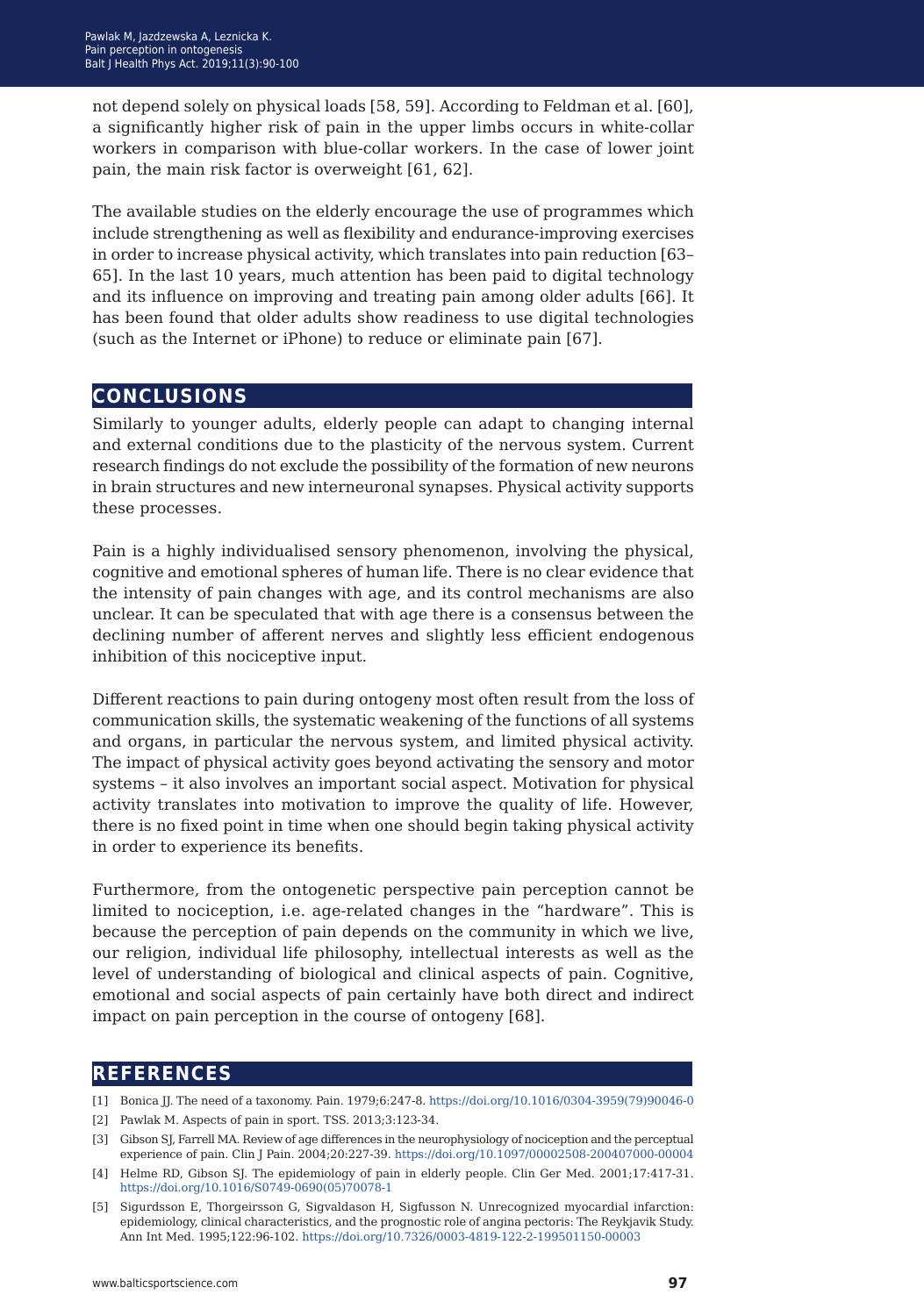- [6] Ochoa J, Mair WPG. The normal sural nerve in man. II. Changes in the axons and schwann cells due to ageing. Acta Neuropathol. 1969;13:217-39.<https://doi.org/10.1007/BF00690643>
- [7] Chakour MC, Gibson SJ, Bradbeer M, Helme RD. The effect of age on A delta- and C-fibre thermal pain perception. Pain. 1996;64:143-52. [https://doi.org/10.1016/0304-3959\(95\)00102-6](https://doi.org/10.1016/0304-3959(95)00102-6)
- [8] Verdú E, Ceballos D, Vilches JJ, Navarro X. Influence of aging on peripheral nerve function and regeneration. J Peripher. Nerv Syst. 2000;5:191-208.<https://doi.org/10.1111/j.1529-8027.2000.00026.x>
- [9] Meeusen R, De Meirleir K. Exercise and brain neurotransmission. Sports Med. 1995; 20:160-88. <https://doi.org/10.2165/00007256-199520030-00004>
- [10] Barili P, De Carolis G, Zacchero D, Amenta F. Sensitivity to ageing of the limbic dopaminergic system: a review. Mech Aging Dev. 1998;106:57-92. [https://doi.org/10.1016/S0047-6374\(98\)00104-3](https://doi.org/10.1016/S0047-6374(98)00104-3)
- [11] Amenta F, Zacchero D, Collier WL. Neurotrasmitters, neuroreceptors and aging. Mech Aging Dev. 1991;61:249-73. [https://doi.org/10.1016/0047-6374\(91\)90059-9](https://doi.org/10.1016/0047-6374(91)90059-9)
- [12] Derbyshire SWG. Can fetuses feel pain? BMJ. 2006;332:909–12.<https://doi.org/10.1136/bmj.332.7546.909>
- [13] Fitzgerald M, Shaw A, MacIntosh N. Postnatal development of the cutaneous flexor reflex: comparative study of preterm infants and newborn rat pups. Dev Med Child Neurol. 1988;30:520-6. <https://doi.org/10.1111/j.1469-8749.1988.tb04779.x>
- [14] Walker SW. Neonatal pain. Paediatr Anaesth. 2014;24:39-48. <https://doi.org/10.1111/pan.12293>
- [15] Anand KJS. Physiology of pain in infants and children. Ann Nestle. 1999;57:7-18.
- [16] Taddio A, Katz J. The effects of early pain experience in neonates on pain responses in infancy and childhood. Paediatr Drugs. 2005;7:245–57.<https://doi.org/10.2165/00148581-200507040-00004>
- [17] Goodenough B. Growing pains. Pediatric pain Letter. 1998;2:38-41.
- [18] Moglia A, Zandrini C, Rascaroli M, Ciano C, Bergonzoli S, Arrigo A. Peripheral nerve conduction velocity in normal infants and children. Ital J Neurol Sci. 1989;10:311-4.<https://doi.org/10.1007/BF02333777>
- [19] Smith GL, Banting L, Eime R, O'Sullivan G, van Uffelen JGZ. The association between social support and physical activity in older adults: a systematic review. Int J Behav Nutr Phys Act. 2017;14:56. <https://doi.org/10.1186/s12966-017-0509-8>
- [20] Zborowski M. Cultural components in response to pain. J Soc Iss. 1952;8:16-30. [https://doi.](https://doi.org/10.1111/j.1540-4560.1952.tb01860.x) [org/10.1111/j.1540-4560.1952.tb01860.x](https://doi.org/10.1111/j.1540-4560.1952.tb01860.x)
- [21] Goodman JE, McGrath PJ, Forward SP. Aggregation of pain complaints and pain-related disability and handicap in a community sample of families. In TJensen TS, Turner JA, Wiesenfeld-Halleb Z, eds. Progress in pain research and management: Proceedings of the 8th World Congress on Pain. Seattle. 1997;8:1-10.
- [22] Blount RL, Sturges JW, Powers SW. Analysis of child and adult behavioral variations by phase of medical procedure. Behavior Therapy.1990;21:33-48. [https://doi.org/10.1016/S0005-7894\(05\)80187-X](https://doi.org/10.1016/S0005-7894(05)80187-X)
- [23] Taimela S, Kujala UM, Salminen JJ, Viljanen T. The prevalence of low back pain among children and adolescents. A nationwide, cohort-based questionnaire survey in Finland. Spine (Phila Pa 1976). 1997;22:1132-6.<https://doi.org/10.1097/00007632-199705150-00013>
- [24] Campbell MA, McGrath PJ. Use of medication by adolescents for the management of menstrual discomfort. Arch Pediatr Adolesc Med. 1997;15:905-13.<https://doi.org/10.1001/archpedi.1997.02170460043007>
- [25] Burton AK, Clarke RD, McClune TD, Tillotson KM. The natural history of low back pain in adolescents. Spine (Phila Pa 1976). 1996;21:2323-8.<https://doi.org/10.1097/00007632-199610150-00004>
- [26] Leźnicka K, Pawlak M, Białecka M, Safranow K, Cięszczyk P. Pain perception and cardiovascular system response among athletes playing contact sports. Res Sport Med. 2017;25:290-9. <https://doi.org/10.1080/15438627.2017.1314288>
- [27] Raudenbush B, Canter RJ, Corley N, et al. Pain threshold and tolerance differences among intercollegiate athletes: Implication of past sports injuries and willingness to compete among sports teams. North Am J Psychol. 2012;14:85-94.
- [28] Unruh AM. Gender variations in clinical pain experience. Pain. 1996;65:123-67. [https://doi.](https://doi.org/10.1016/0304-3959(95)00214-6) [org/10.1016/0304-3959\(95\)00214-6](https://doi.org/10.1016/0304-3959(95)00214-6)
- [29] Unruh AM, Ritchie J, Merskey H. Does Gender affect appraisal of pain and pain coping strategies? Clin J Pain. 1999;15:31-40.<https://doi.org/10.1097/00002508-199903000-00006>
- [30] Ferrell BA. Overview of aging and pain. In: Ferrell BR; Ferrell BA. (eds). Pain in the elderly. ISAP Press. Seattle. 1996;1-10. [https://doi.org/10.1016/0885-3924\(95\)00121-2](https://doi.org/10.1016/0885-3924(95)00121-2)
- [31] Jaul E, Barron J. Age-related diseases and clinical and public health implications for the 85-yearsold and over population. Front Public Health. 2017;5:335. <https://doi.org/10.3389/fpubh.2017.00335>
- [32] Singh MAF. Exercise comes of age: rationale and recommendations for a geriatric exercise prescription. J Gerontol A Biol Sci Med Sci. 2002;57:M262-M82. <https://doi.org/10.1093/gerona/57.5.M262>
- [33] Ferrell BA, Ferrell BR, Rivera L. Pain in cognitively impaired nursing home patients. J Pain Symptom Manage.1995;10:591-8. [https://doi.org/10.1016/0885-3924\(95\)00121-2](https://doi.org/10.1016/0885-3924(95)00121-2)
- [34] Harkins SW. Geriatric pain. Pain perceptions in the old. Clin Geriat Med.1996;12:435-59. [https://doi.](https://doi.org/10.1016/S0749-0690(18)30210-6) [org/10.1016/S0749-0690\(18\)30210-6](https://doi.org/10.1016/S0749-0690(18)30210-6)
- [35] Breitenstein C, Flor H, Birbaumer N, Kommunikations- und Problemloseverhalten von chronischen Schmerzpatienten und ihren Partnern. Zeitschrift fur Klinische Psychologie. 1994;23:105-16.
- [36] Helme RD, Meliala A, Gibson SJ. Methodological factors which contribute to variations in experimental pain threshold reported for older people. Neurosc Lett. 2004;361:144-46. [https://doi.org/10.1016/j.](https://doi.org/10.1016/j.neulet.2003.12.014) [neulet.2003.12.014](https://doi.org/10.1016/j.neulet.2003.12.014)
- [37] Mumford JM. Pain perception in man on electrically stimulating the teeth in: Soulairac A, Cahn J, Charpentier J, eds. Pain. London: Academic Press;1968:224-9.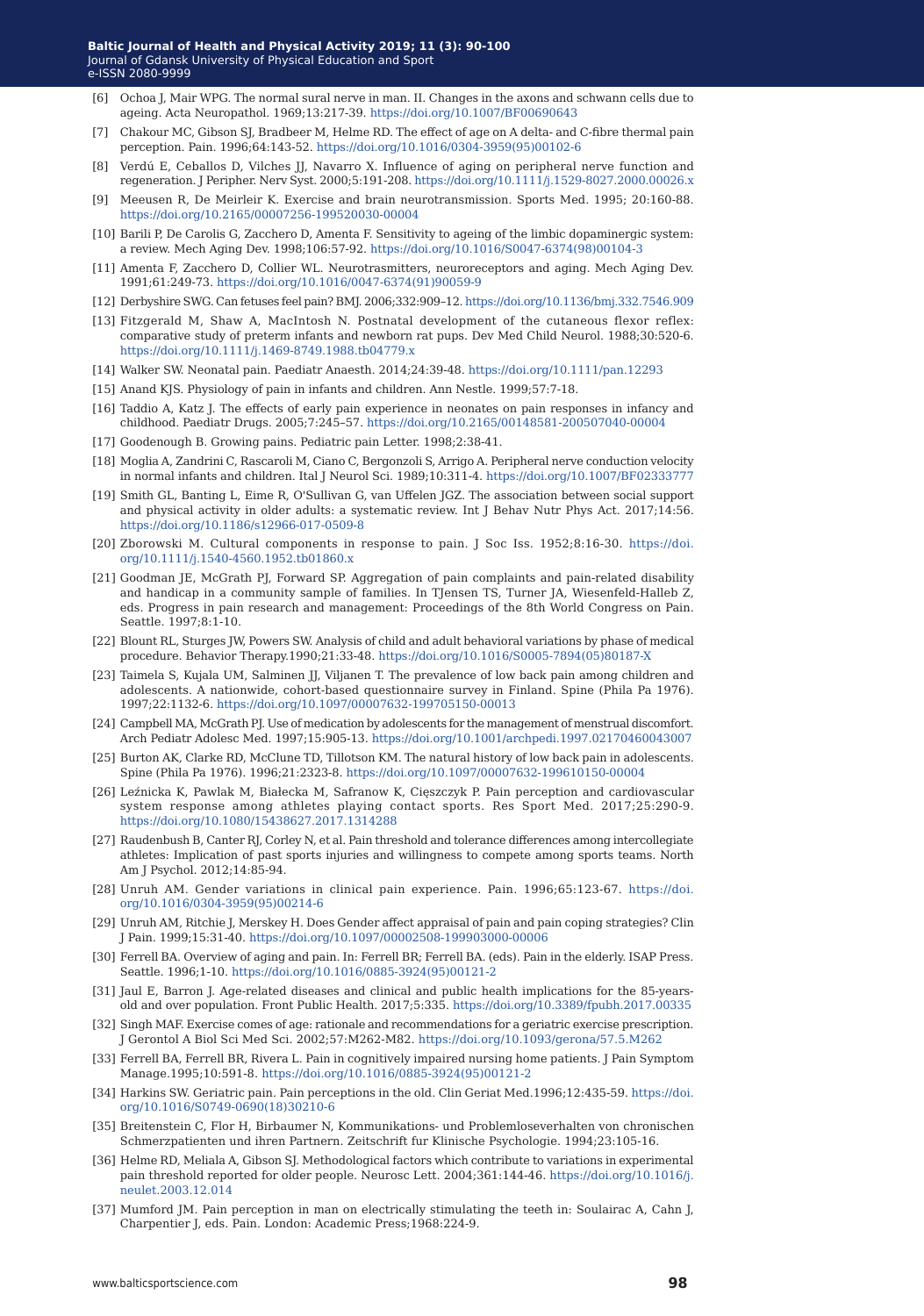- [38] Lucantoni C, Marinelli S, Refe A, et al. Course of pain sensitivity in aging: pathological aspects of silent cardiopathy. Arch Geront Geriatr. 1997;24:281-86. [https://doi.org/10.1016/S0167-4943\(96\)00765-0](https://doi.org/10.1016/S0167-4943(96)00765-0)
- [39] McDougall JJ, Andruski B, Schuelert N, Hallgrímsson B, Matyas JR. Unravelling the relationship between age, nociception and joint destruction in naturally occurring osteoarthritis of Dunkin Hartley guinea pigs. Pain. 2009;141:222-32. <https://doi.org/10.1016/j.pain.2008.10.013>
- [40] Warburton DER, Nicol CW, Bredin SSD. Health benefits of physical activity: the evidence. CMAJ. 2006;174:801-9. <https://doi.org/10.1503/cmaj.051351>
- [41] Thomas AG, Dennis A, Bandettini PA, Johansen-Berg H. The effects of aerobic activity on brain structure. Front Psychol. 2012;3:86.<https://doi.org/10.3389/fpsyg.2012.00086>
- [42] Delezie J, Handschin C. Endocrine crosstalk between skeletal muscle and the brain. Front Neurol. 2018;9:698.<https://doi.org/10.3389/fneur.2018.00698>
- [43] Lundberg TR, Fernandez-Gonzalo R, Tesch PA, Rullman E, Gustafsson T. Aerobic exercise augments muscle transcriptome profile of resistance exercise. Am J Physiol Regul Integr Comp Physiol. 2016;310:R1279-87.<https://doi.org/10.1152/ajpregu.00035.2016>
- [44] Mandolesi L, Polverino A, Montuori S, et al. Effects of physical exercise on cognitive functioning and wellbeing: biological and psychological benefits. Front Psychol. 2018;9:509. [https://doi.org/10.3389/](https://doi.org/10.3389/fpsyg.2018.00509) [fpsyg.2018.00509](https://doi.org/10.3389/fpsyg.2018.00509)
- [45] Dugdill L, Graham RC, McNair F. Exercise referral: the public health panacea for physical activity promotion? A critical perspective of exercise referral schemes; their development and evaluation. Ergonomics. 2005;48:1390‐410.<https://doi.org/10.1080/00140130500101544>
- [46] Shin YH, Hur HK, Pender NJ, Jang HJ, Kim MS. Exercise self‐efficacy, exercise benefits and barriers, and commitment to a plan for exercise among Korean women with osteoporosis and osteoarthritis. Int J Nurs Stud. 2006;43:3-10.<https://doi.org/10.1016/j.ijnurstu.2004.10.008>
- [47] Hodges PW, Richardson CA. Inefficient muscular stabilization of the lumbar spine associated with low back pain. A motor control evaluation of transversus abdominis. Spine (Phila Pa 1976) 1996; 21:2640-50.<https://doi.org/10.1097/00007632-199611150-00014>
- [48] Koltyn K. Analgesia following exercise. Sports Med. 2000;29:85-98. [https://doi.org/10.2165/00007256-](https://doi.org/10.2165/00007256-200029020-00002) [200029020-00002](https://doi.org/10.2165/00007256-200029020-00002)
- [49] Koltyn K. Exercise-induced hypoalgesia and intensity of exercise. Sports Med. 2002;32:477-87. <https://doi.org/10.2165/00007256-200232080-00001>
- [50] World Health Organization. Active ageing: a policy framework. Geneva. 2002. [http://whqlibdoc.who.](http://whqlibdoc.who.int/hq/2002/WHO_NMH_NPH_02.8.pdf?ua=1.
) [int/hq/2002/WHO\\_NMH\\_NPH\\_02.8.pdf?ua=1.](http://whqlibdoc.who.int/hq/2002/WHO_NMH_NPH_02.8.pdf?ua=1.
)
- [51] Haughton McNeill L, Wyrwich KW, Brownson RC, Clark EM, Kreuter MW. Individual, social environmental, and physical environmental influences on physical activity among black and white adults: A structural equation analysis. Ann Behav Med. 2006;31:36–44. [https://doi.org/10.1207/s15324796abm3101\\_7](https://doi.org/10.1207/s15324796abm3101_7)
- [52] Lindsay-Smith G, Banting L, Eime R, O'Sullivan G, van Uffelen JG. Z. The association between social support and physical activity in older adults: A systematic review. Int J Behav Nutr Phys Act. 2017;14:1-21. <https://doi.org/10.1186/s12966-017-0509-8>
- [53] Nunan D, Mahtani KR, Roberts N, Heneghan C. Physical activity for the prevention and treatment of major chronic disease: an overview of systematic reviews. Syst Rev. 2013;2:56-8. [https://doi.](https://doi.org/10.1186/2046-4053-2-56) [org/10.1186/2046-4053-2-56](https://doi.org/10.1186/2046-4053-2-56)
- [54] Reiner M, Niermann C, Jekauc D, Woll A. Long-term health benefits of physical activity A systematic review of longitudinal studies. BMC Publ Health. 2013;13:813. https://doi.org/10.1186/1471-2458-13-813
- [55] Fuller BG, Stewart Williams JA, Byles JE. Active living The perception of older people with chronic conditions. Chronic Illness. 2010;6:294-305. <https://doi.org/10.1177/1742395310377673>
- [56] Patti A, Biancoa A, Karstenc B, et al. The effects of physical training without equipment on pain perception and balance in the elderly: A randomized controlled trial. Work. 2017;57:23-30. [https://](https://doi.org/10.3233/WOR-172539) [doi.org/10.3233/WOR-172539](https://doi.org/10.3233/WOR-172539)
- [57] Eyler AA, Brownson RC, Donatelle RJ, King AC, Brown D, Sallis JF. Physical activity social support and middle- and older-aged minority women: results from a US survey. Soc Sci Med.1999;49:781–9. [https://](https://doi.org/10.1016/S0277-9536(99)00137-9) [doi.org/10.1016/S0277-9536\(99\)00137-9](https://doi.org/10.1016/S0277-9536(99)00137-9)
- [58] Morken T, Magerøy N, Moen BE. Physical activity is associated with a low prevalence of musculoskeletal disorders in the Royal Norwegian Navy: A cross sectional study. BMC Musculoskelet Disord. 2007;8:56. <https://doi.org/10.1186/1471-2474-8-56>
- [59] Barnekow-Bergkvist M, Hedberg GE, Janlert U, Jansson E. Determinants of self-reported neck-shoulder and low back symptoms in a general population. Spine (Phila Pa 1976).1998;23:235-43. [https://doi.](https://doi.org/10.1097/00007632-199801150-00017) [org/10.1097/00007632-199801150-00017](https://doi.org/10.1097/00007632-199801150-00017)
- [60] Feldman DE, Shrier I, Rossignol M, Abenhaim L. Work is a risk factor for adolescent musculo-skeletal pain. J Occup Environ Med. 2002;44:956-61. <https://doi.org/10.1097/00043764-200210000-00015>
- [61] Miranda H, Viikari-Juntura E, Martikainen R, Riihimäki H. A prospective study on knee pain and its risk factors. Osteoarthritis Cartilage. 2002;10:623-30. <https://doi.org/10.1053/joca.2002.0796>
- [62] Adamson J, Ebrahim S, Dieppe P, Hunt K. Prevalence and risk factors for joint pain among men and women in the West of Scotland Twenty-07 study. Ann. Rheum. Dis. 2006;65:520-4. [https://doi.](https://doi.org/10.1136/ard.2005.037317) [org/10.1136/ard.2005.037317](https://doi.org/10.1136/ard.2005.037317)
- [63] Hasegawa R, Islam MM, Nasu E, et al. Effects of combined balance and resistance exercise on reducing knee pain in community-dwelling older adults. Phys Occupat Ther Geriatr. 2010;28:44-56. https://doi. org/10.3109/02703180903381086
- [64] Jamtvedt G, Dahm K, Christie A, et al. Physical therapy interventions for patients with osteoarthritis of the knee: [A](https://doi.org/10.1186/1471-2458-13-813)n overview of systematic reviews. Phys Ther. 2008;88:123-36. https://doi.org/10.2522/ ptj.20070043